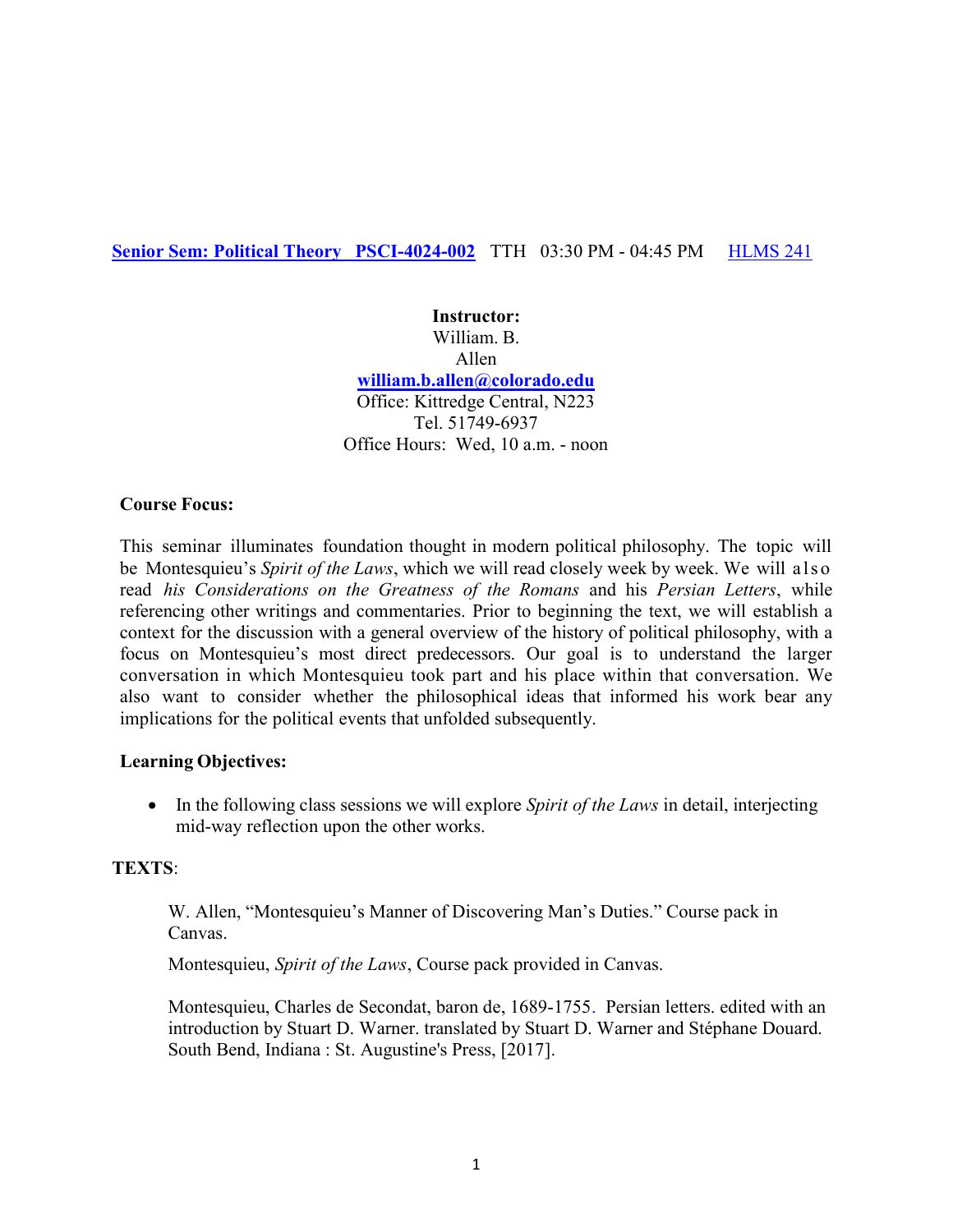Montesquieu, Charles de Secondat, and David Lowenthal. 1965. Considerations on the causes of the greatness of the Romans and their decline. New York: Free Press.

# REFERENCES:

- W. Allen. "That All Politics is Local: Book 18 of Spirit of the Laws." Provided in Canvas.
- W. Allen. "Translating Power." Provided in Canvas.
- W. Allen. The Personal and the Political: Three Fables of Montesquieu. Provided in Canvas.
- W, Allen and R. M. Peterson. "The Ethics of Montesquieu and the Natural Law." Provided in Canvas.
- Montesquieu.
- "Essai touchant les loix naturelles." Provided in Canvas.
- Montesquieu. "Défense de L'Esprit des Lois." Provided in Canvas.
- Bibby, Andrew Scott. 2015. Montesquieu's political economy. [Dissertation text available at this link: https://search-proquest-com.proxy1.cl.msu.edu/docview/893128142]
- Montesquieu's science of politics: essays on the spirit of laws. edited by David W. Carrithers, Michael A. Mosher, and Paul A. Rahe. Lanham, MD : Rowman & Littlefield Publishers, [2001].
- Pangle, Thomas L. 2010. The theological basis of liberal modernity in Montesquieu's Spirit of the laws. Chicago: The University of Chicago Press.
- Rahe, Paul Anthony. 2009. Soft despotism, democracy's drift: Montesquieu, Rousseau, Tocqueville, and the modern prospect. New Haven: Yale University Press.
- Rahe, Paul Anthony. 2009. Montesquieu and the logic of liberty: war, religion, commerce, climate, terrain, technology, uneasiness of mind, the spirit of political vigilance, and the foundations of the modern republic. New Haven: Yale University Press.
- Carrese, Paul. 2003. The cloaking of power: Montesquieu, Blackstone, and the rise of judicial activism. Chicago: University of Chicago Press. Available for 7-day borrow from Ebsco at https://web-a-ebscohostcom.proxy1.cl.msu.edu/ehost/ebookviewer/ebook/ZTAwMHhuYV9fMzE1NDkwX19BT g2?nobk=y&sid=b94f6586-9579-4af7-a49d-0ef0ee7d2ab1@sessionmgr4008&vid=3&format=EB&rid=1
- Montesquieu's science of politics : essays on the spirit of laws. edited by David W. Carrithers, Michael A. Mosher, and Paul A. Rahe. Lanham, MD : Rowman & Littlefield Publishers, [2001], ©2001.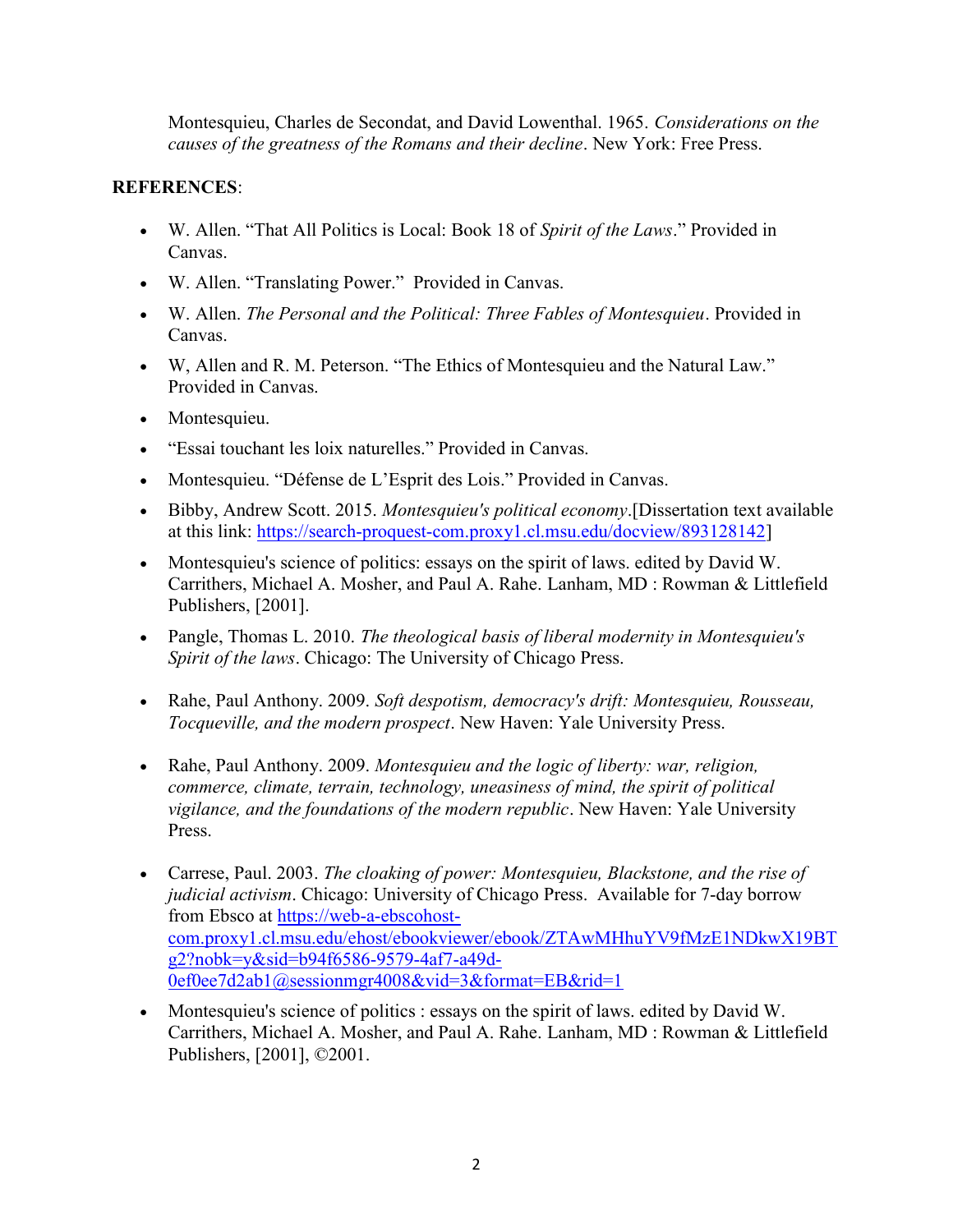- Carrithers, David Wallace, and Patrick Coleman. 2002. Montesquieu and the spirit of modernity. Oxford: Voltaire Foundation.
- Drei, Henri. 1998. La vertu politique: Machiavel et Montesquieu. Paris: Harmattan.
- Schaub, Diana J. 1995. Erotic liberalism: women and revolution in Montesquieu's Persian letters. Lanham, Md: Rowman & Littlefield.

## SEMINAR SCHEDULE:

Weeks:

1. Spirit of the Laws, Preface, Books 1-2

- 2. Books 3-5
- 3. Books 6-8
- 4. Books 9-10
- 5. Book 11
- 6. Considerations on the Greatness and Decline of the Romans
- 7. Books 12-13
- 8. Books 14-17
- 9. Books 18-19 and The Persian Letters
- 10. Books 20-21
- 11. Books 22-24
- 12. Books 25-26
- 13. Books 27-29
- 14. Books 30-31

# REQUIREMENTS:

- 1. Classroom participation
	- a. Attendance at all class sessions
- 2. Final Paper

# The paper must be submitted by 5 pm December 13, 2019.

METHOD This is a seminar class, designed to call upon the participants' talents of reading, observation, and conversation. Properly speaking, the texts are our teachers. We have the obligation to get to know them and to discuss them with our colleagues in a responsible manner. The first "student" in the seminar will have the obligation to open conversation with a question and to encourage all others to participate.

Participants will be asked to write an essay that identifies and analytically defines the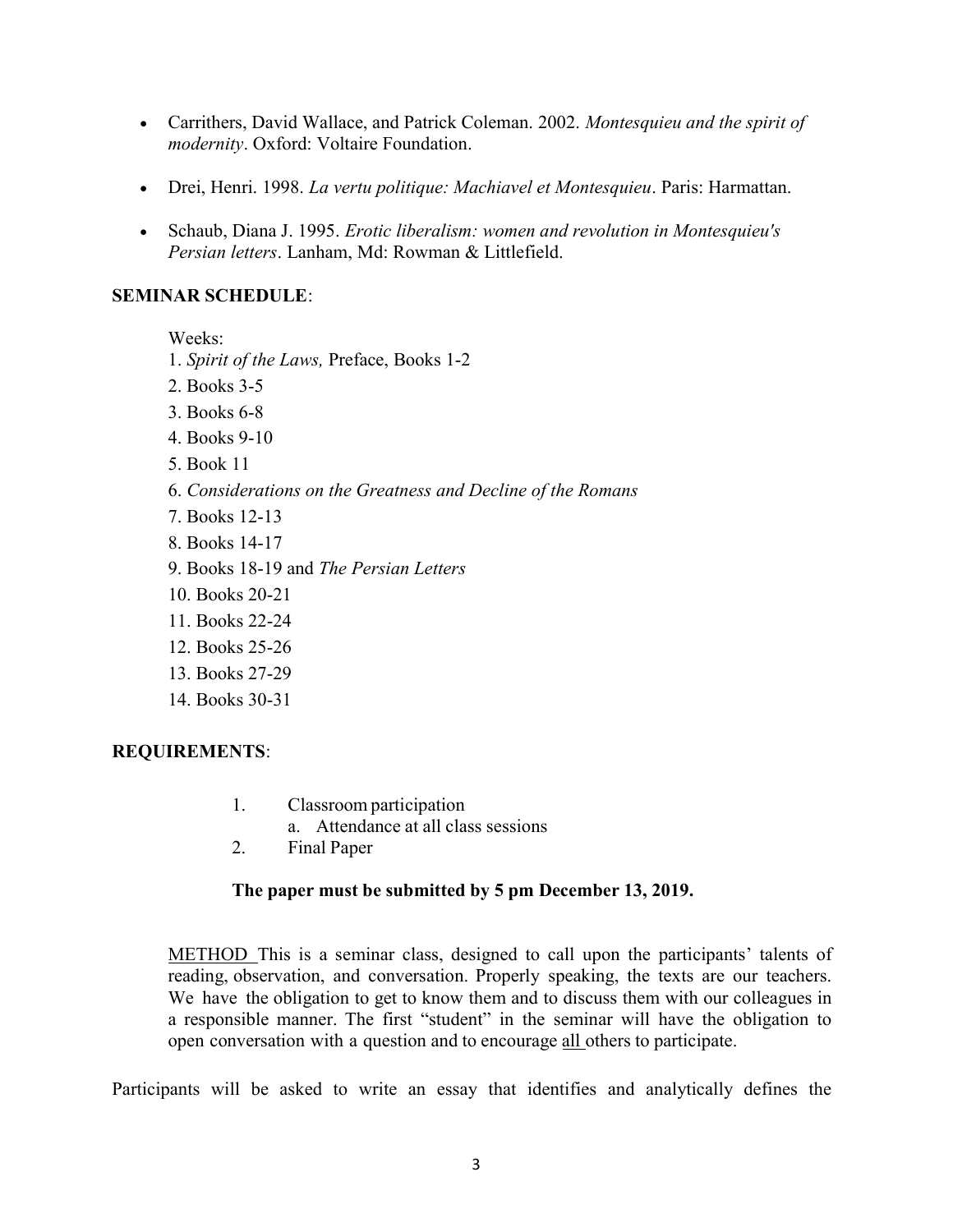central themes of the seminar and discusses them contextually. The excellence of the writing will be as important as the correctness of the argument. In fact, I have never seen a case of bad writing and good thinking in a single production. If someone believes that is possible, however, and wishes to challenge the proposition that a paper ill written cannot qualify for meritorious evaluation even when its argument is otherwise sound, I respond at the outset that it will be the policy of this seminar to make good writing a pre-condition for meritorious evaluation of every paper (please see appendix to this syllabus for criteria used to evaluate written work).

## IMPORTANT NOTES TO STUDENTS:

- It is *strongly* recommended that you complete as much of the reading as possible before the course begins.
- CLASS PARTICIPATION: Discussion among students and professors is the essence of a seminar class. Participation is expected at all sessions. Students are strongly encouraged to consider upcoming obligations prior to registering for classes. There will be a 1-point credit deduction for each class missed without official excuse or advance permission.

If a student has a known conflict prior to registration that will make it difficult or impossible to attend all class meetings, the student should NOT register for the course. That said, we know that emergencies do come up over the course of a semester-long course. If, after the start of the semester, a medical, family, or other emergency should arise that makes it impossible for a student to attend a particular class meeting, the student should contact the course instructor prior to missing class. If the emergency circumstances make it impossible to make contact prior to missing class, the student should make every effort to contact the instructor as soon as possible. Scheduled sporting events, family vacations, or coaching responsibilities do not constitute excusable emergencies. Coaches should consider their season-long obligations including practices, tournaments, and playoffs - prior to registering.

 ACADEMIC INTEGRITY: Any willful plagiarism on papers or cheating on exams will result in an "F" for the course.

### Grade calculation

Where grades (as opposed to narrative comment) are called for, I will use the following scale:

| $96 - 100 =$ | 40  |
|--------------|-----|
| $=$          | 3.5 |
| =            | 3.0 |
| =            | 2.5 |
| =            | 20  |
|              |     |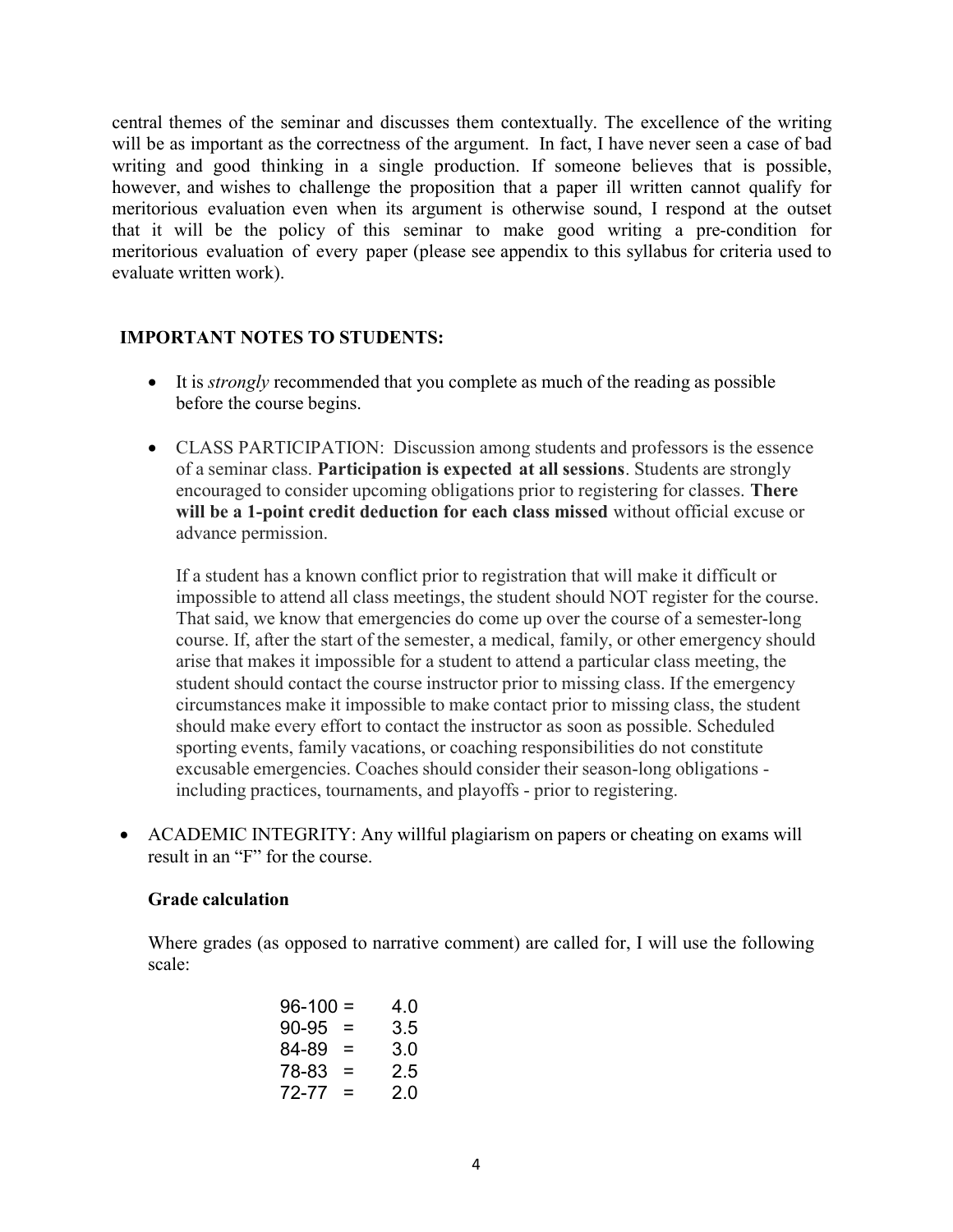| $66 - 71 =$ |          | 1.5 |         |         |         |
|-------------|----------|-----|---------|---------|---------|
| $60 - 65 =$ |          | 1.0 |         |         |         |
| ~< 60       | $\equiv$ | 0.0 |         |         |         |
|             | $\star$  | *   | $\star$ | $\star$ | $\star$ |

# Criteria Used in Evaluating Written Work

While there will be many opportunities for oral discussion of written work, it will be helpful to adopt a grading scale and to commit ourselves to the use of certain explicit criteria.

The scale is numerical, as follows:

- 1- excellent
- 2- good
- 3- satisfactory
- 4- poor
- 5- very poor

To receive a  $1$  rating a paper should demonstrate the following:

- a. There should be a clearly stated thesis and a clearly developed line of argument.
- b. There should be a sense of organization in both the individual paragraphs and in the theme as a whole.
- c. The individual paragraphs should be developed and related logically to one another and to the thesis of the paper as a whole.
- d. There should be few glaring errors in spelling, grammar, punctuation, etc.
- e. Generalizations should be supported by concrete supporting evidence, and the paper should avoid stereotyped lines of argumentation.

To receive a 2 rating a paper should have all the ingredients of an excellent essay (1 rating), except that there will probably be minor problems in one or two of the above areas (a-e).

To receive a 3 rating a paper should demonstrate the following:

The basic criteria for a satisfactory essay is that the student must make himself understood and must communicate ideas in spite of some technical problems.

b. It follows that a paper receiving a  $\frac{3}{2}$  rating should demonstrate by college standards an adequate sense of organization, paragraphing, argumentation, spelling, grammar, punctuation, etc. Otherwise, of course, the student will not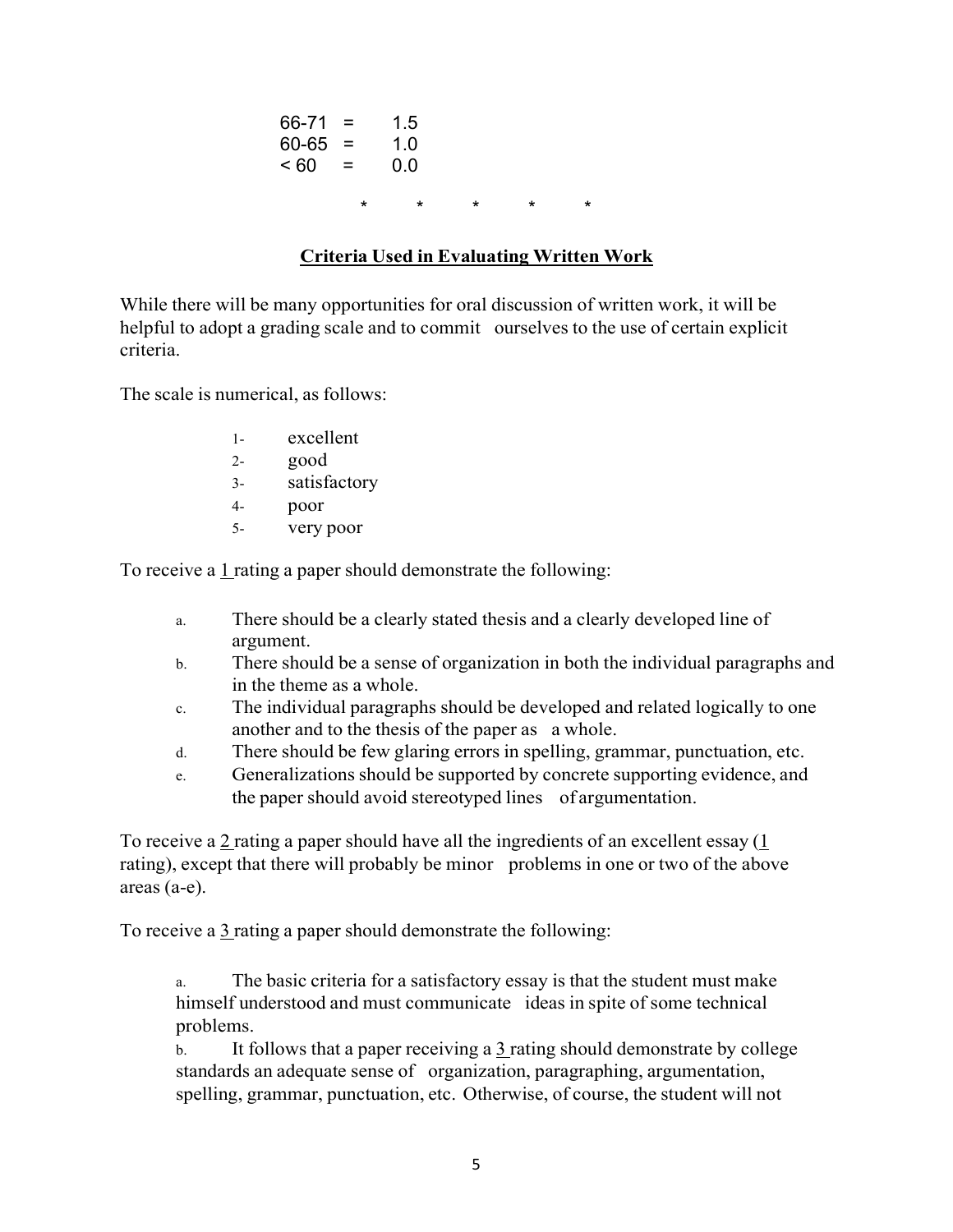communicate ideas clearly and concisely.

Essays receiving a 4 rating are generally characterized by any combination of the following:

- a. There is oftentimes an insufficient development of ideas.
- b. The student often avoids discussing the topic.
- c. There are frequent errors in spelling, grammar, punctuation, etc.
- d. There is no clearly stated thesis and no clearly developed argument.
- e. Principles of organizing both paragraphs and the theme as a whole are ignored or applied in a very haphazard manner.
- f. There is oftentimes a lack of adequate subordination and coordination of ideas, thus resulting in too many short, choppy sentences.
- g. Generalizations oftentimes go unsupported by concrete detail, and the line of argument (if one exists) is oftentimes a rehash of clichés and stereotypes.

Essays receiving a 5 rating are generally characterized by the inability to make oneself understood due to frequent and major problems in many of the above areas (a-g of the 4 rated essays). Due to these problems the essay is almost incoherent